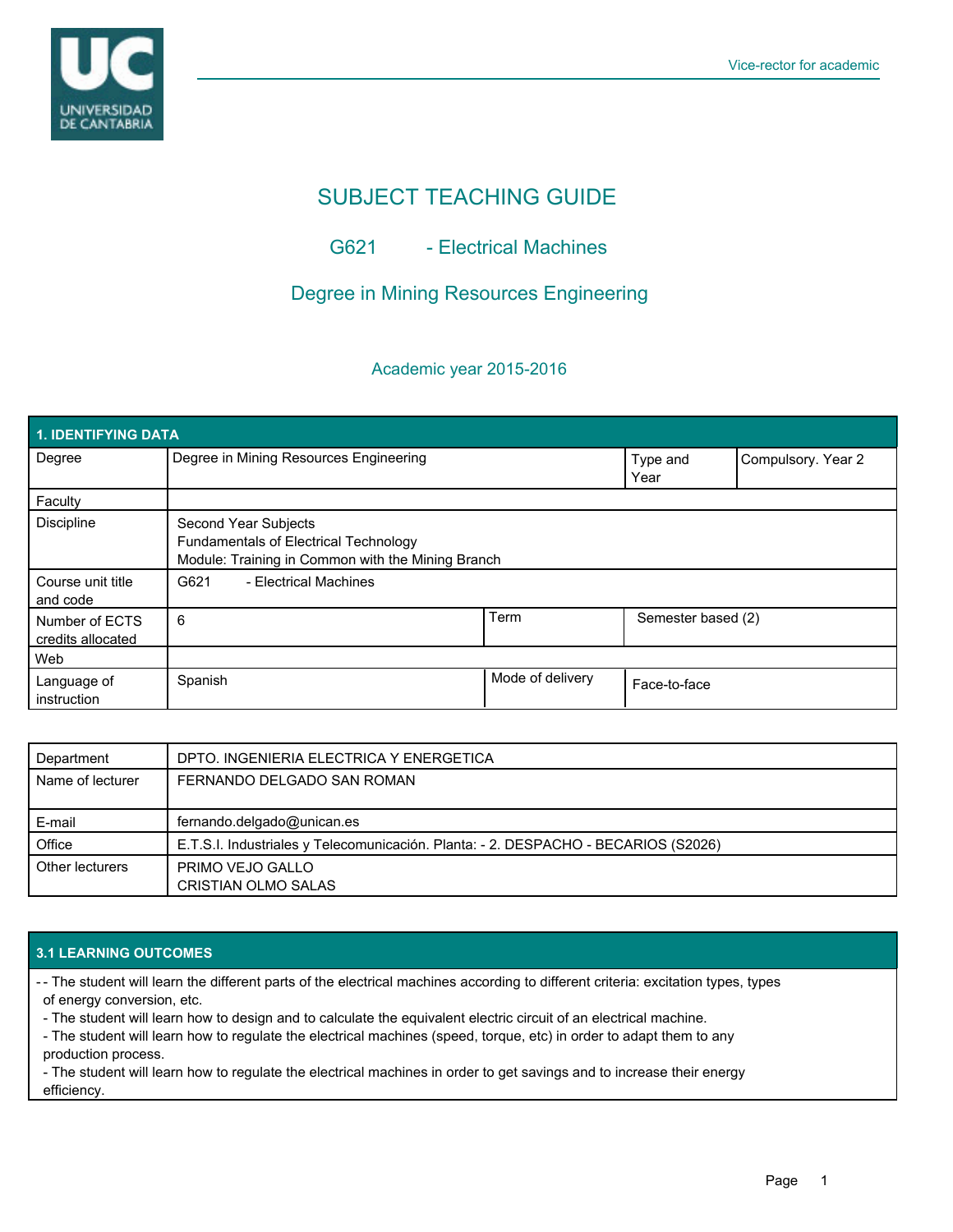

#### **4. OBJECTIVES**

- Comprehension of the constitution of the static and rotating electrical machines and their operating principles.

- To learn the analysis techniques of electrical machines.

- To know how to maneuver and regulate the electrical machines.

- To know the different drives (electrical drives and based on power electronics) that allow the electrical machines regulation.

### **6. COURSE ORGANIZATION**

| <b>CONTENTS</b> |                                                                        |  |  |  |
|-----------------|------------------------------------------------------------------------|--|--|--|
| l1              | SECTION I. Introduction to electrical machines<br>Laboratory practice. |  |  |  |
| 2               | <b>SECTION II. Transformers</b><br>Laboratory practice                 |  |  |  |
| 3               | SECTION III. Power electronics systems.<br>Laboratory practice.        |  |  |  |
| 14              | SECTION IV. Asynchronous machines<br>Laboratory practice               |  |  |  |
| 5               | SECTION V. Synchronous machines<br>Laboratory practice                 |  |  |  |

| <b>7. ASSESSMENT METHODS AND CRITERIA</b>                                                                                                                                                                                                                                                                                                                                                                                                                                                          |                       |                |           |       |  |  |  |  |
|----------------------------------------------------------------------------------------------------------------------------------------------------------------------------------------------------------------------------------------------------------------------------------------------------------------------------------------------------------------------------------------------------------------------------------------------------------------------------------------------------|-----------------------|----------------|-----------|-------|--|--|--|--|
| Description                                                                                                                                                                                                                                                                                                                                                                                                                                                                                        | <b>Type</b>           | Final Eval.    | Reassessn | $\%$  |  |  |  |  |
| Theoretical&practical exam                                                                                                                                                                                                                                                                                                                                                                                                                                                                         | Written exam          | Yes            | Yes       | 60,00 |  |  |  |  |
| Laboratory exam                                                                                                                                                                                                                                                                                                                                                                                                                                                                                    | Laboratory evaluation | Yes            | Yes       | 30,00 |  |  |  |  |
| Continuous assessment of theoretical&practical<br>works                                                                                                                                                                                                                                                                                                                                                                                                                                            | Work                  | N <sub>o</sub> | No        | 10,00 |  |  |  |  |
| <b>TOTAL</b>                                                                                                                                                                                                                                                                                                                                                                                                                                                                                       |                       |                |           |       |  |  |  |  |
| <b>Observations</b>                                                                                                                                                                                                                                                                                                                                                                                                                                                                                |                       |                |           |       |  |  |  |  |
| - The grade of the laboratory practices exam and the grade of the continuous assessment will be maintained until the<br>september convocatory.<br>- The final grade will be calculated by means of the sum of the partial grades of the Theoretical & practical exam, of the<br>laboratory practices exam and of the continuous exam.<br>- The final grade of the students that don't pass the subject will be calculated by means of the laboratory practices exam<br>and of the continuous exam. |                       |                |           |       |  |  |  |  |
| Observations for part-time students                                                                                                                                                                                                                                                                                                                                                                                                                                                                |                       |                |           |       |  |  |  |  |

The assessment of the part-time students will be carried out according the Assessment Regulation of the UC